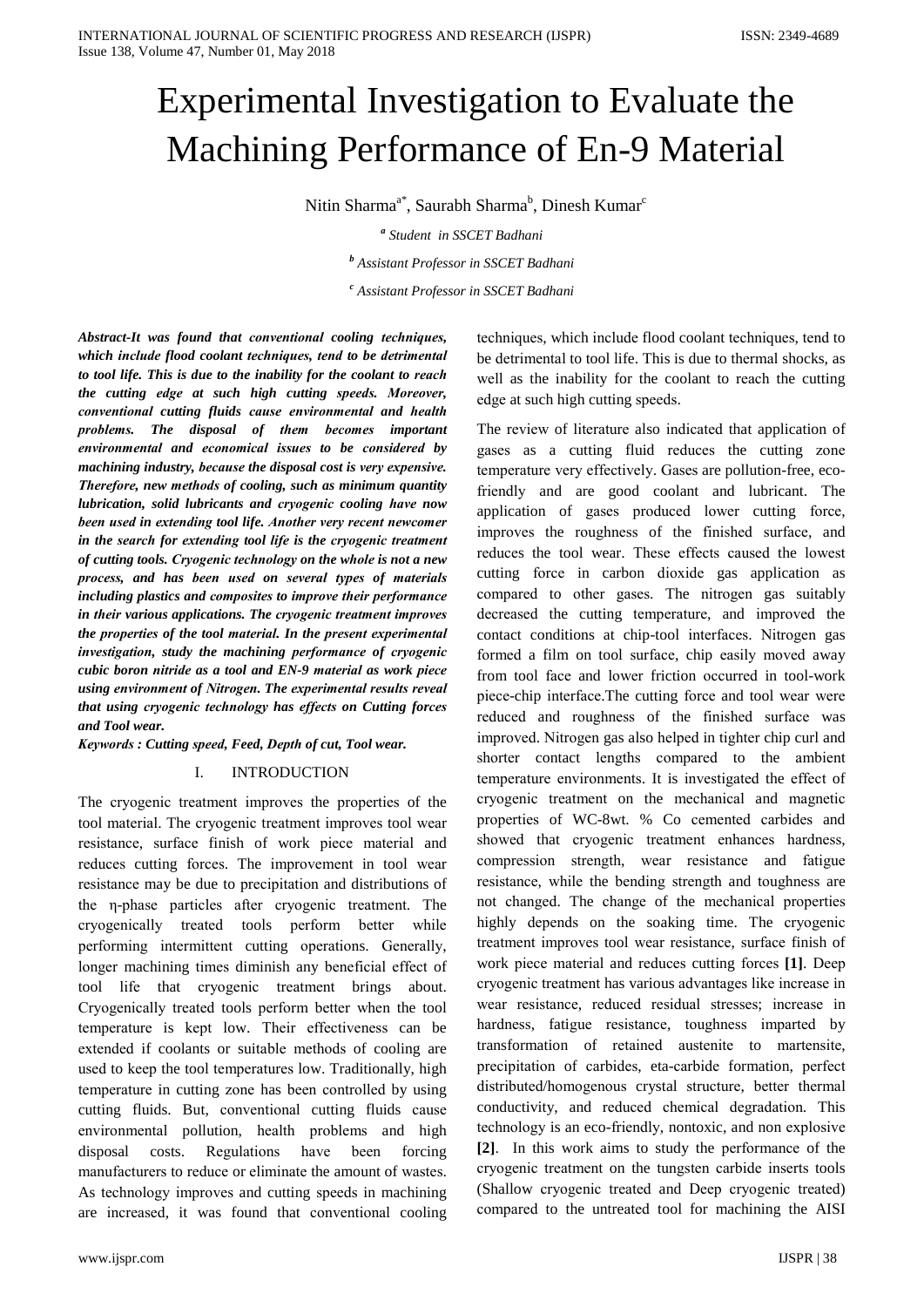1020 Bright rod (work piece). From that machining, the tool wear and surface roughness values of the work piece material was determined. At the same time cutting zone temperature and chip formation methodology were observed. From the tool wear tests deep cryogenically treated tool revealed the less amount of weight loss (10mg). The reason behind that, the formation of  $\dot{\eta}$  phase particles precipitated on the carbide inserts after the cryogenic treatment. The SEM images and EDX images shows the formation of fine grains[3]. The tool life of deep cryogenic treated coated cemented tungsten carbide cutting tool inserts was larger by a factor of 1.27 (27% increase) when compared to untreated inserts. [4]. The main cutting forces for the deep cryogenic treated inserts were lesser by 11% when compared to untreated inserts for cutting speeds in the range between 200 and 350m/min.

#### PROBLEM FORMULATION  $\mathbf{H}$

The review of literature clearly indicated the new cutting tool materials like high-performance ceramics, cubic boron nitride, coated carbides, cryogenically cubic boron nitride have been greatly improved machining of several engineering materials, even in some case of difficult-to-cut metals. The rising of temperature during cutting processes negatively affects tool life. It also adversely changes machine parts quality, such as dimensional accuracy and surface quality. High temperature in cutting zone has been traditionally tried to control by using cutting fluids. The coolant effect reduces temperature in cutting zone and the lubrication action decreases cutting forces. Thus the friction coefficient between tool and chip becomes lower in comparison to dry machining. However, as technology improves and cutting speeds in machining are increased, it was found that conventional cooling techniques, which include flood coolant techniques, tend to be detrimental to tool life. This is due to the inability for the coolant to reach the cutting edge at such high cutting speeds. Therefore, new methods of cooling, such as minimum quantity lubrication, solid lubricants and cryogenic cooling have now been used in extending tool life. The cryogenic treatment improves the properties of the tool material. The cryogenic treatment improves tool wear resistance, surface finish of work piece material and reduces cutting forces. The improvement in tool wear resistance may be due to precipitation and distributions of the *n*-phase particles after cryogenic treatment. The cryogenically treated tools perform better while performing intermittent cutting operations.

The review of literature indicated that cryogenic treatment has been acknowledged as a means of extending the life of cubic boron nitride but no study has been reported in open literature regarding the effect of gases as a coolant on the performance of cryogenically treated cubic boron nitride in turning. So, the present work is based on some experimental investigation on the effect of nitrogen gas on the performance of cryogenically treated cubic boron nitride in turning. The experiments were performed at different input parameters i.e. cutting speed, feed and depth of cut and compared with dry machining. The effect of these parameters on cutting forces and tool wear were evaluated as per Taguchi design.

#### $III$ **EXPERIMENTAL SET-UP**

In the experimental investigation, we used the EN-9 material as the work piece material and Cubic Boron Nitride as the tool material. In Experimental investigation, Dry and Nitrogen gas are used as varying parameters to evaluate the machining performance.



Fig 1: Photographic view of the experimental set up

The photographic view of the experimental set up is shown in Fig. 4.1. For this experimentation a high power rigid lathe of HMT (LB-17 model) was used.

# 3.1. Dynamometer

The cutting force was measured by using a dynamometer for each machining condition. The photographic view of the dynamometer is shown in Figure.



Fig. 2:Dynamometer

## 3.2. Metallurgical Microscope

The flank wear was measured using metallurgical microscope (YUCON Japan). The photographic view of metallurgical microscope is shown in the figure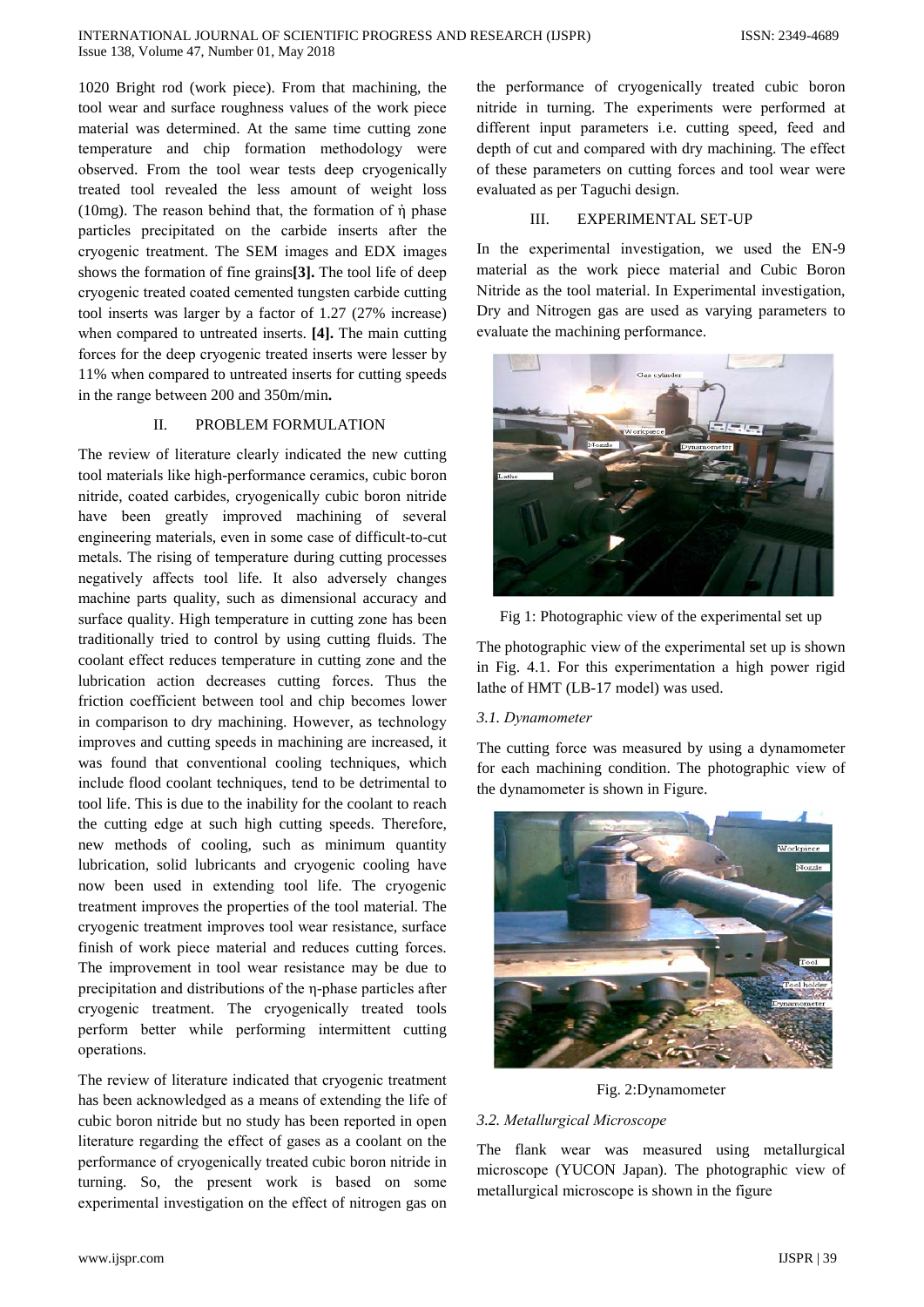

Fig3: Metallurgical Microscope

#### $IV.$ WORK PIECE AND TOOL USED

A material used in this experimental investigation is EN-9. Tool used in this experiment is Cubic Boron Nitride. Cubic boron nitride (CBN) material consists of atoms of nitrogen and boron, was produced in the early 1970s by high pressure, high temperature processing. It has high hardness and high thermal conductivity. It has much higher tensile strength as compared to diamond. It is chemically inert so it can be used as a substitute for diamond for machining steel.

#### $V_{\cdot}$ **GASES USED**

The Nitrogen gas is used in this investigation. Nitrogen gas is used to compare its effectiveness with dry environment.

#### VI. **SET-UP AND EXPERIMENTAL PROCEDURE**

To fulfill the objectives of present work, experiments were perform  $edon$ 

EN9 steel by cryogenically cubic boron nitride under both dry and gaseous cooling environments. For this experimentation a high power rigid lathe of HMT (LB-17) model) was used. The cutting tools were purchased from Mitsubishi, India. The cubic boron nitride cutting tools were treated cryogenically. Cubic boron nitride cutting tool inserts are available in many different tool geometries and material grades.

For cooling and lubrication, nitrogen gas was used. These gases were impinged from a mild steel nozzle having diameter 1.40mm. The pressure of nitrogen and carbon dioxide gases has been kept at 3 bars. The material selected for the experiment was EN9 steel having diameter 67mm and length 640mm.

The response parameters analyzed were cutting force and tool wear. The cutting force was measured by using a dynamometer for each machining condition. The tool was attached on dynamometer and static calibration of the system was completed before experiment. The flank wear was measured using metallurgical microscope (YUCON Japan). The effect of input parameters on cutting force and tool wear were evaluated as per Taguchi design, using L27 orthogonal array.

Table 1 Input Machining parameter

| S. No. | Factor                                | Level-1 | Level-2         |
|--------|---------------------------------------|---------|-----------------|
|        | A: Cutting speed<br>(m/min)           | 28      | 49              |
| 2      | B: Feed<br>$(mm$ /rev)                | 0.050   | 0.063           |
| 3      | C: Depth of cut<br>(mm)               | 0.5     |                 |
| 4      | D: Environment<br>(Catagorial factor) | Dry     | Nitrogen<br>gas |

| Sr. No.        | Cutting<br>A: | Feed<br>$\mathbf{B}$ : | C: Depth of | D:             | Response-1     | Response-2   |
|----------------|---------------|------------------------|-------------|----------------|----------------|--------------|
|                | Speed (m/min) | $(mm$ /rev $)$         | $Cut$ (mm)  | Environment    | Cutting forces | Tool<br>wear |
|                |               |                        |             |                | (kgf)          | (mm)m(m)     |
| $\mathbf{1}$   | 28            | 0.05                   | 0.5         | Dry            | 32.7           | 0.319        |
| $\mathbf{2}$   | 28            | 0.05                   |             | N2             | 38.7           | 0.327        |
| 3              | 28            | 0.063                  | 0.5         | N2             | 26.8           | 0.346        |
| $\overline{4}$ | 28            | 0.063                  | 1.5         | Dry            | 46.7           | 0.357        |
| 5              | 28            | 0.075                  | 1           | Dry            | 45.2           | 0.354        |
| 6              | 28            | 0.075                  | 1.5         | N2             | 47.3           | 0.388        |
| 7              | 49            | 0.05                   | 0.5         | N2             | 26.7           | 0.361        |
| $\,8\,$        | 49            | 0.05                   | 1.5         | Dry            | 35.5           | 0.399        |
| 9              | 49            | 0.063                  | 1           | Dry            | 35.2           | 0.402        |
| 10             | 49            | 0.063                  | 1.5         | N2             | 45             | 0.376        |
| 11             | 49            | 0.075                  | 0.5         | Dry            | 32.5           | 0.361        |
| 12             | 49            | 0.075                  | 1           | N2             | 35.8           | 0.37         |
| 13             | 63            | 0.05                   | 1           | Dry            | 28.2           | 0.398        |
| 14             | 63            | 0.05                   | 1.5         | N2             | 33.5           | 0.411        |
| 15             | 63            | 0.063                  | 0.5         | Dry            | 30.7           | 0.356        |
| 16             | 63            | 0.063                  |             | N <sub>2</sub> | 29.2           | 0.36         |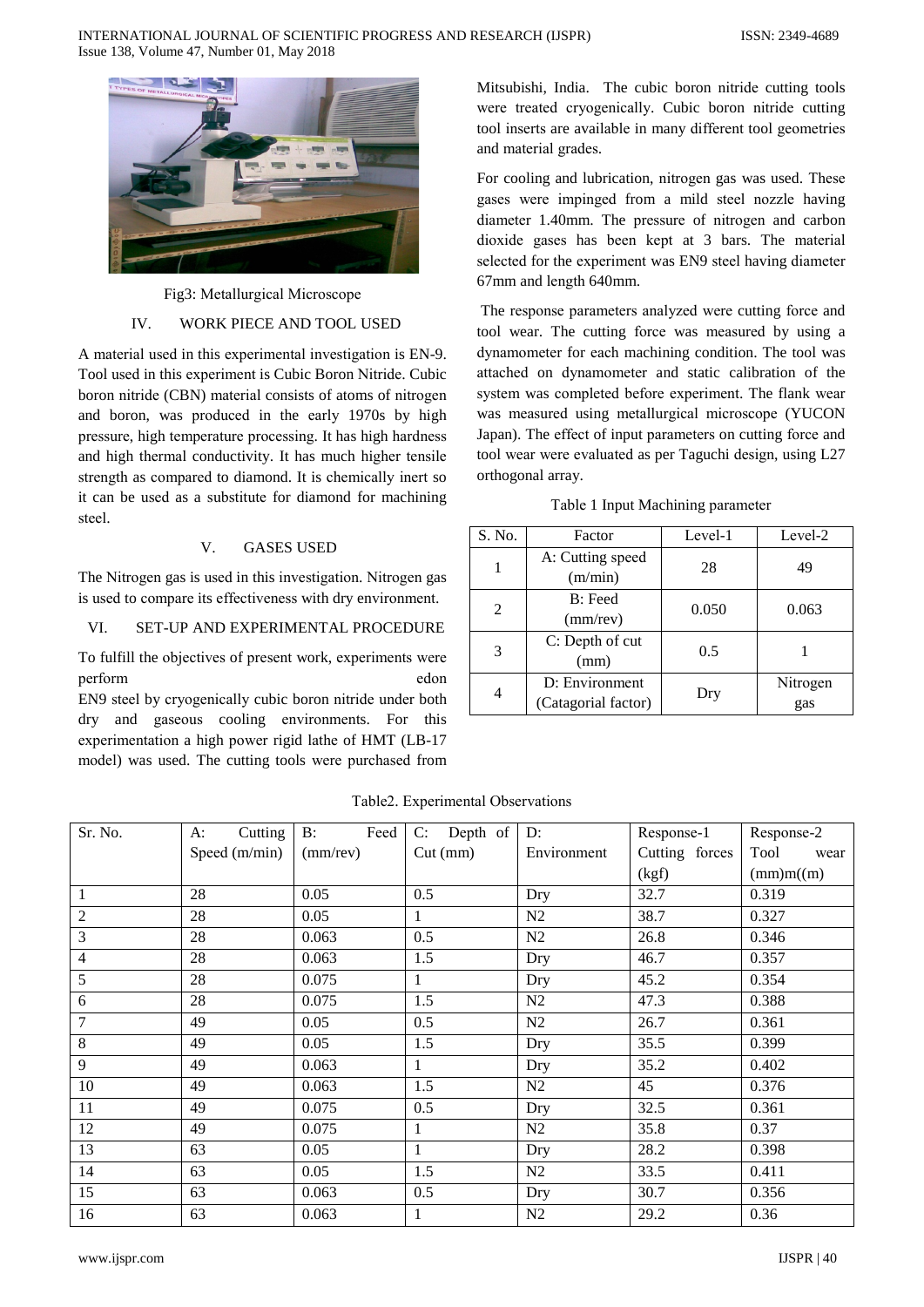## INTERNATIONAL JOURNAL OF SCIENTIFIC PROGRESS AND RESEARCH (IJSPR) Issue 138, Volume 47, Number 01, May 2018

| $\sim$               | $\sim$<br>63                     | $\bigcap \tau$<br>0.07 | $\Omega$<br>$v \cdot$ | N <sub>2</sub> | $\cap$<br>⊥ ، ب∠<br>____ | 0.27<br>U.S                    |
|----------------------|----------------------------------|------------------------|-----------------------|----------------|--------------------------|--------------------------------|
| 1 <sub>O</sub><br>10 | $\overline{\phantom{a}}$<br>- ხა | 075<br>0.075           | <b>1.J</b>            | Drv            | 38.5                     | $AC^{\sim}$<br>$\sim$<br>0.453 |

#### VII. **RESULTS & DISCUSSION**

# 7.1 Effect of cutting forces



Fig 4: Interaction plot for means for cutting forces (smaller is better)

The cutting force found decreased with the increase in speed. This was due to decrease in the co-efficient of friction at the tool-chip interface on the rake face and an increase in shear angle. In case of gases application, the lowest cutting force was achieved by using carbon dioxide gas as a cutting fluid as compared to nitrogen gas and dry turning.

## 7.2 Effect on Tool Wear

The cutting speed, feed, depth of cut and environment have considerable effect on tool wear as shown in main effects

plot for means of tool wear in Figure. Interaction plots for mean tool wear are shown in the Figure. Flank wear is the most important tool wear occurring in machining operation. The flank wear is primarily attributed to rubbing of the tool along the mechanical surfaces, causing abrasive, diffusive and adhesive wear mechanisms and also high temperature, which affect the tool material properties as well as the work piece surface. The main effect plots for means for tool wear (Figure) show that the tool wear increased frequently with the increase in depth of  $\text{cut}$ 



Fig 5: Interaction plot for means for tool wear (smaller is better)

This was due to high quantity of material removed, which had flown over the tool tip at higher depth of cut. The strength of the tool was also reduced because high cutting temperature was produced due to increase in the rate of plastic deformation. The tool wear increased with the increase in cutting speed because quick shearing took place at higher cutting speed result higher cutting temperature. As a result the strength of the tool was reduced and flank wear increased rapidly. In case of gases application, the lowest tool wear was achieved by using Nitrogen gas as a cutting fluid as compared to dry turning. This was due to more cooling and lubrication effect produced by the use of nitrogen gas which reduced the coefficient of friction at the interface of the tool and chip over the rake face. The cooling effect produced by the nitrogen gas appears to be more effective in reducing tool wear at comparatively higher cutting speed. It was probably due to the reason that at lower cutting speeds, the